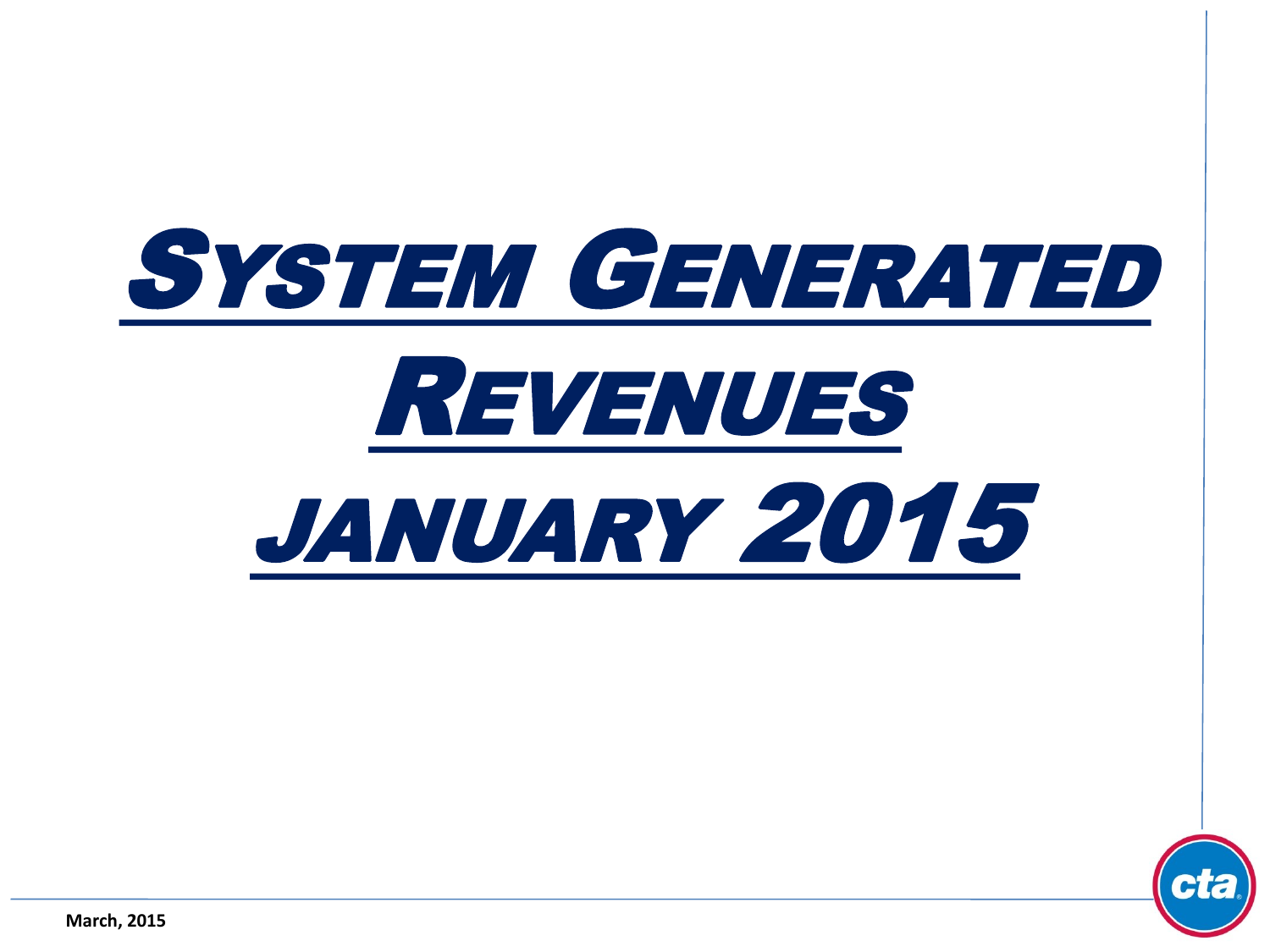## JANUARY REVENUES: VARIANCE TO BUDGET

| <b>Dollars in Millions</b>                | <b>Actual</b><br><b>January 2015</b> | <b>Variance</b><br>to<br><b>Budget</b> | <b>Variance</b><br>to<br><b>JAN 2014</b> |  |
|-------------------------------------------|--------------------------------------|----------------------------------------|------------------------------------------|--|
| Farebox                                   | \$27.2M                              |                                        |                                          |  |
| Passes                                    | \$17.3M                              |                                        |                                          |  |
| <b>Fare and Pass Total</b>                | \$44.5M                              |                                        |                                          |  |
| <b>Reduced Fare Subsidy</b>               | \$2.4M                               |                                        |                                          |  |
| Non-Farebox                               | \$4.9M                               | 0.5M                                   |                                          |  |
| <b>Revenue Total</b>                      | \$51.8M                              |                                        | 0.6M                                     |  |
| <b>Average Fare (Dollars)</b>             | \$1.13                               |                                        | \$0.04                                   |  |
| <b>Free Rides</b>                         | 5.4M                                 |                                        |                                          |  |
| Free Rides is 0.3M less than January 2014 |                                      |                                        |                                          |  |

 $\boldsymbol{\varepsilon}$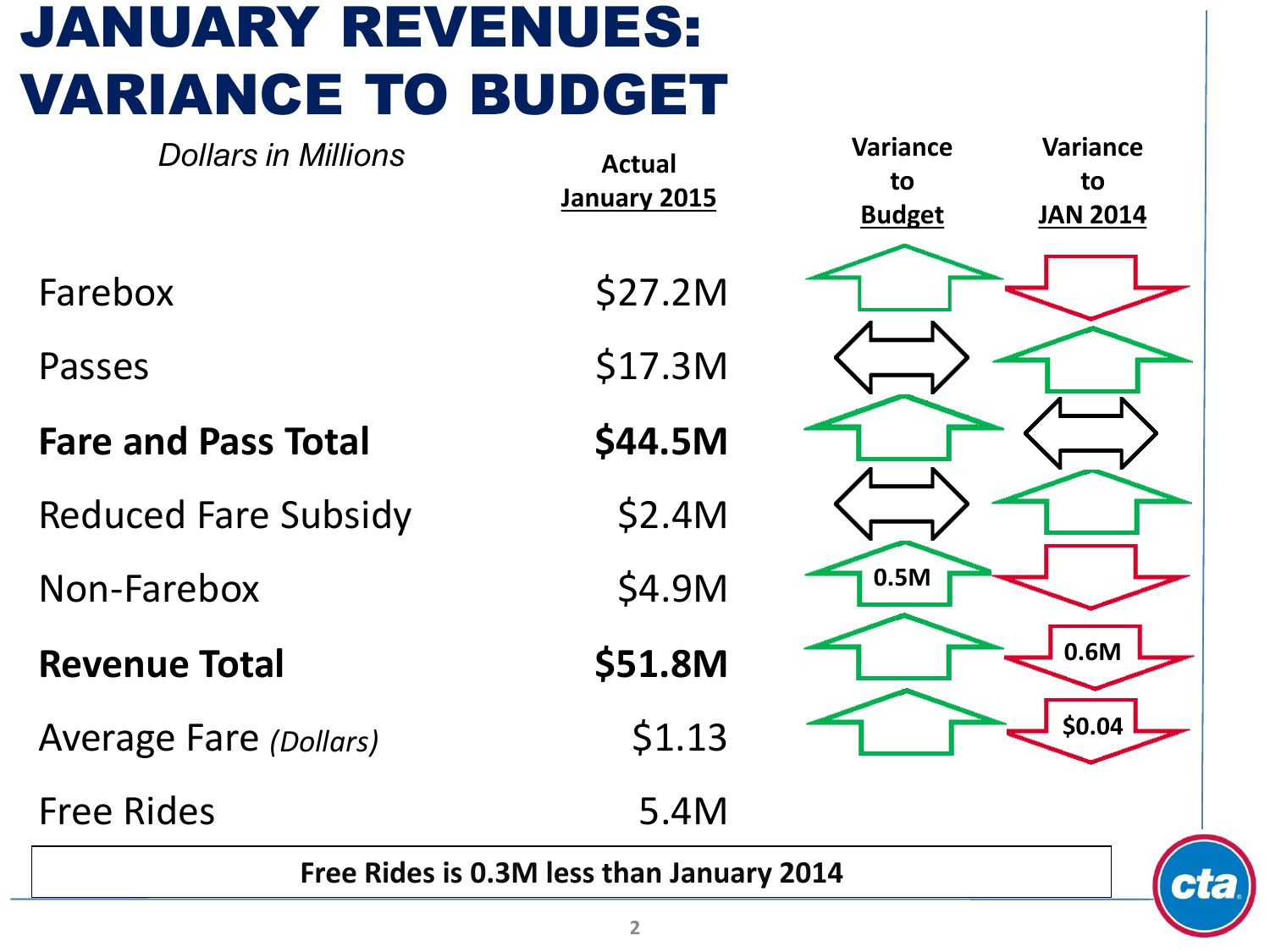

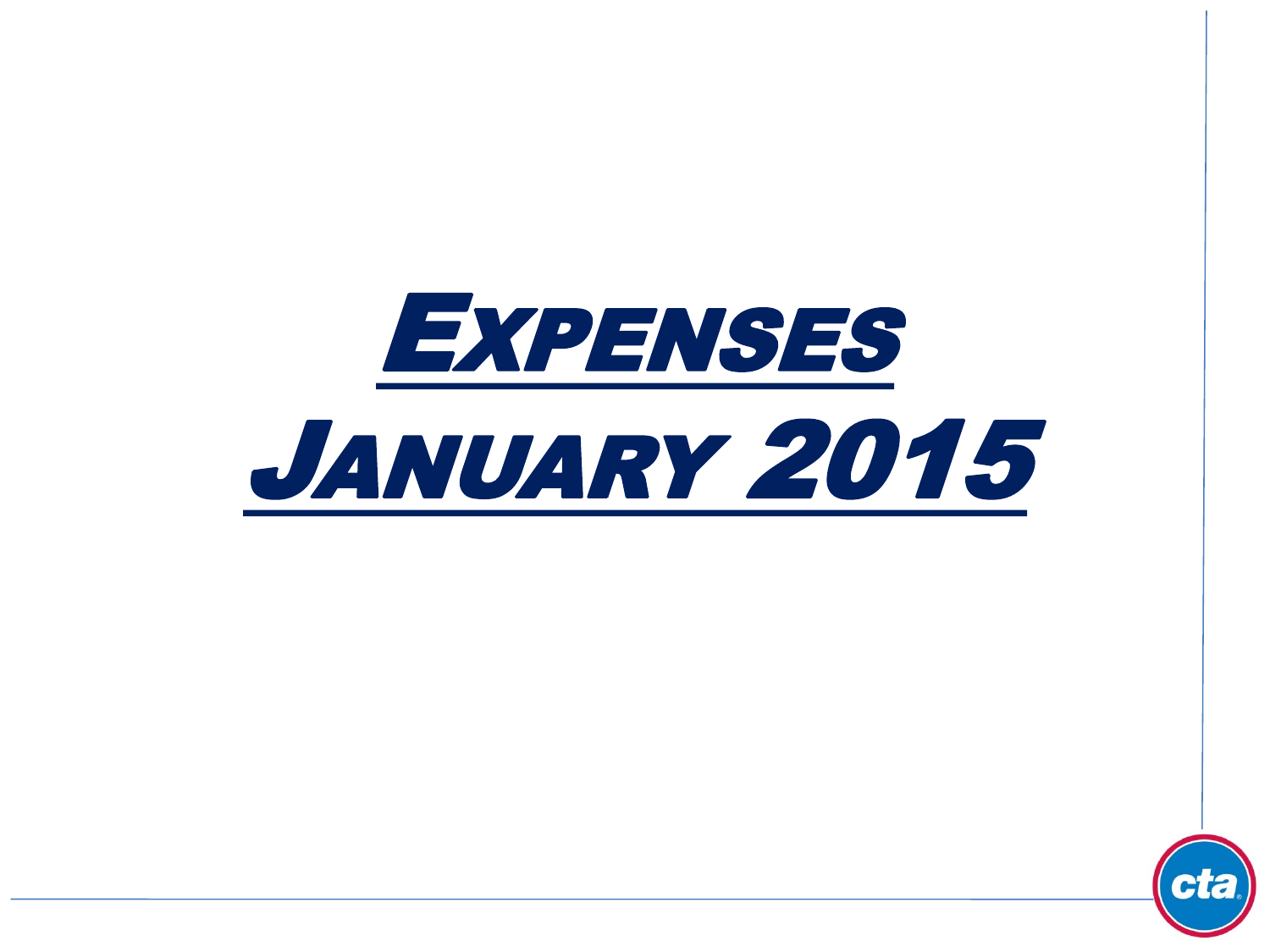## JANUARY EXPENSES: VARIANCE TO BUDGET

| <b>Dollars in Thousands</b><br>Category | 2015    | Favorable/<br>(Unfavorable)<br><b>Variance to</b><br><b>Budget</b> |
|-----------------------------------------|---------|--------------------------------------------------------------------|
| Labor                                   | 82,569  | 1,036                                                              |
| <b>Material</b>                         | 6,702   | 130                                                                |
| <b>Fuel</b>                             | 4,526   | 220                                                                |
| <b>Power</b>                            | 3,013   | $\overline{2}$                                                     |
| <b>Purchase of Security Services</b>    | 1,147   | 56                                                                 |
| <b>Other Expenses</b>                   | 23,988  | (327)                                                              |
| <b>Total Operating Expenses</b>         | 121,944 | 1,115                                                              |

**Other expenses consist of: Utilities, Advertising & Promotions, Travel & Meetings, Contractual Services, Leases & Rentals, Pension Obligation Bond, and General Expenses.**